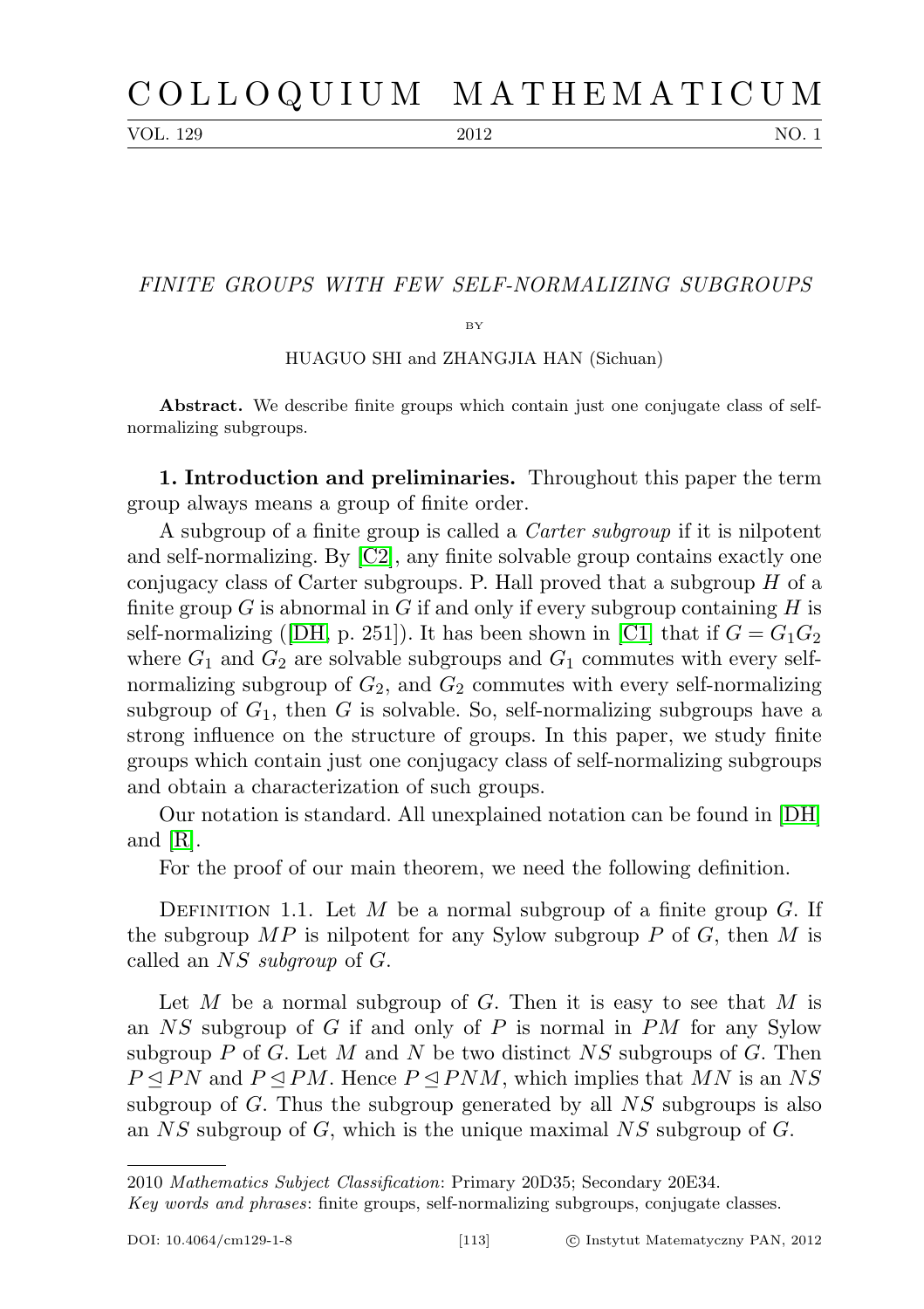Let  $1 = Z_0(G) \leq Z_1(G) \leq \cdots$  be the upper central series of G and  $Z_{\infty}(G) = \bigcup_{i=0}^{\infty} Z_i(G)$ . Then  $Z_{\infty}(G)$  is called the *hypercenter* of G (see [\[B\]](#page-4-4)). It is well known that for any nilpotent subgroup  $A$  of  $G$ , the subgroup  $AZ_\infty(G)$  is still nilpotent (see [\[W,](#page-4-5) p. 6]). Hence to a certain extent, an NS subgroup is "close" to being the hypercenter. In fact, as the following lemma shows, the unique maximal  $NS$  subgroup of G is just equal to the hypercenter  $Z_{\infty}(G)$ .

<span id="page-1-1"></span>LEMMA 1.2. Let G be a finite group. Then  $Z_{\infty}(G)$  is the unique maximal NS subgroup of G.

*Proof.* Let M be an NS subgroup of  $G, P \in Syl_p(M)$  and  $Q \in Syl_q(G)$ , where  $q \neq p$ . Then PQ is nilpotent since M is an NS subgroup. Hence  $Q \leq C_G(P)$ , which implies that  $O^p(G) \leq C_G(P)$ . Therefore  $G/C_G(P)$  is a p-group and hence  $G = C_G(P)P$ . Let  $P_1 = [P, G]$ . Then  $P_1 \leq G$ . Since  $G = C_G(P)P$ , we see that  $P_1 = [P, G] = [P, C_G(P)P] = [P, P] < P$ . Now let  $P_2 = [P_1, G], P_3 = [P_2, G], \ldots$ . Then there must exist a natural number k such that  $P_k = 1$  by what has been said above. Hence

$$
[P, \underbrace{G, \ldots, G}_{k}] = 1.
$$

This implies that  $P \leq Z_k(G) \leq Z_\infty(G)$ . Thus we obtain  $M \leq Z_\infty(G)$ . On the other hand, obviously  $Z_{\infty}(G)$  itself is an NS subgroup (see [\[W,](#page-4-5) p. 6]). Hence the claim of the lemma follows.  $\blacksquare$ 

The following lemma gives an interesting property of NS subgroups, which will play an important role in the next part of our paper.

LEMMA 1.3. Let M be an NS subgroup of  $G$ , and  $H$  be a proper selfnormalizing subgroup of G. Then M is contained in H.

*Proof.* Suppose that M is not contained in  $H$ . Then there exists a prime r such that any Sylow r-subgroup R of M is not contained in  $H$ . Since M is an  $NS$  subgroup of  $G, R$  is characteristic in M. Hence for any Sylow p-subgroup P of H, we have  $R \leq N_G(P)$ , where p is a prime which is not equal to r. Let  $R_1$  be a Sylow r-subgroup of H. Then there is an element  $x \in R \setminus R_1$  such that  $x \in N_G(R_1)$ . It follows that there is an  $x \notin H$  such that  $x \in N_G(H)$ , a contradiction.  $\blacksquare$ 

By the above lemma, we can immediately get the following corollary.

<span id="page-1-0"></span>COROLLARY 1.4. Let M be an NS subgroup of G. Then a subgroup  $H$  is self-normalizing in G if and only if  $H/M$  is self-normalizing in  $G/M$ , and two self-normalizing subgroups  $H_1$  and  $H_2$  are conjugate in G if and only if  $H_1/M$  and  $H_2/M$  are conjugate in  $G/M$ .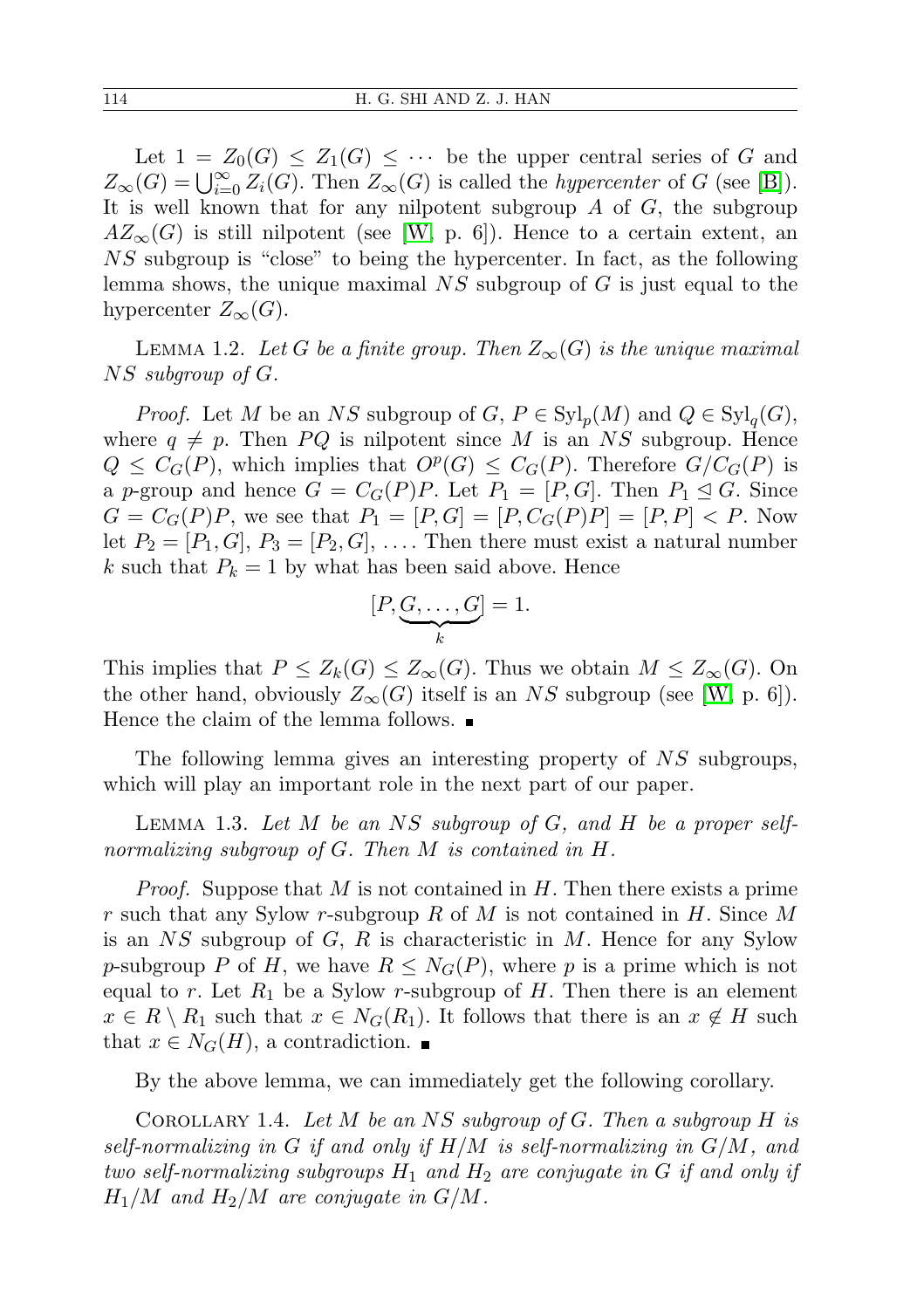2. Theorems. In this section, we give a characterization of finite groups with only one conjugacy class of proper self-normalizing subgroups.

<span id="page-2-0"></span>MAIN THEOREM 2.1. Let  $G$  be a finite group. Then the number of conjugacy classes of proper self-normalizing subgroups of G is 1 if and only if there exists an NS subgroup M of G such that  $G/M = UW$ , where U is an elementary abelian normal Sylow p-subgroup of  $G/M$ , W is a nilpotent Hall p'-subgroup of  $G/M$ , W acts irreducibly on U, and  $N_U(N_W(U_1)) \nleq U_1$  for any proper subgroup  $U_1$  of  $U$ .

Proof. We first assume that the number of conjugacy classes of proper self-normalizing subgroups of  $G$  is 1. Since nilpotent groups have no proper self-normalizing subgroups, it can be easily seen that there exists at least one maximal subgroup  $H$  of  $G$  such that  $H$  is not normal in  $G$ . Similarly, G has a Sylow q-subgroup Q which is not normal. Hence  $N_G(Q)$  is a proper self-normalizing subgroup of G. Without loss of generality, we may assume that  $H = N<sub>G</sub>(Q)$ .

Assume that  $p \mid |G : H|$  for some prime p. Then the Sylow p-subgroup P is normal in G. Indeed, otherwise,  $N_G(P)$  must be a self-normalizing subgroup of G. Thus  $N_G(P)$  and H are conjugate in G by hypothesis and then  $p \mid |G : H| = |G : N_G(P)|$ , a contradiction.

Now we claim that  $|G:H|$  is a power of p. Indeed, let r be a prime which is not equal to p such that  $r \mid |G : H|$ . Then we can easily seen that both the Sylow r-subgroup R and the Sylow p-subgroup P are normal in G. Hence RH is a proper subgroup of G by hypothesis, a contradiction. This proves that  $|G : H|$  is a power of p.

By the Schur–Zassenhaus Theorem,  $P$  has a complement  $K$  in  $G$  and all such complements are conjugate in G. Without loss of generality, we may assume that  $K \leq H$ .

We now claim that K is nilpotent. Let T be a Sylow t-subgroup of  $K$ . Then either  $N_G(T) = G$ , or  $N_G(T)$  and H are conjugate in G by hypothesis. Therefore  $|N_G(T)P/P| = |K|$ . On the other hand, since  $N_{G/P}(TP/P)$  =  $N_G(T)P/P$ , we have  $|N_{G/P}(TP/P)| = |K| = |G/P|$ , hence it follows that  $TP/P \trianglelefteq G/P$ . Thus we find that  $G/P$  is nilpotent. Now as  $K/K \cap P = K$  $KP/P = G/P$ , it follows that K is nilpotent.

Let  $M = P \cap H$ . Then  $H = H \cap G = H \cap KP = K(H \cap P) = KM$ and  $M \leq H$ . Hence  $\Phi(P) \leq M$  since  $\Phi(P) \leq H$ . Thus we have that  $M \leq P$ since  $M/\Phi(P) \leq P/\Phi(P)$ . Let T be a Sylow subgroup of K. By hypothesis  $N_G(T)$  and H are G-conjugate. Hence  $M \leq N_G(T)$ , which implies that H is nilpotent. Moreover, it is easily seen that  $M$  is an  $NS$  subgroup of  $G$ .

Let  $U = PM/M$  and  $W = H/M$ . Then U is a normal elementary abelian p-subgroup of  $G/M$  and W is a nilpotent Hall p'-subgroup of  $G/M$ . Since W is a maximal subgroup of  $G/M$ , it follows that W acts irreducibly on U.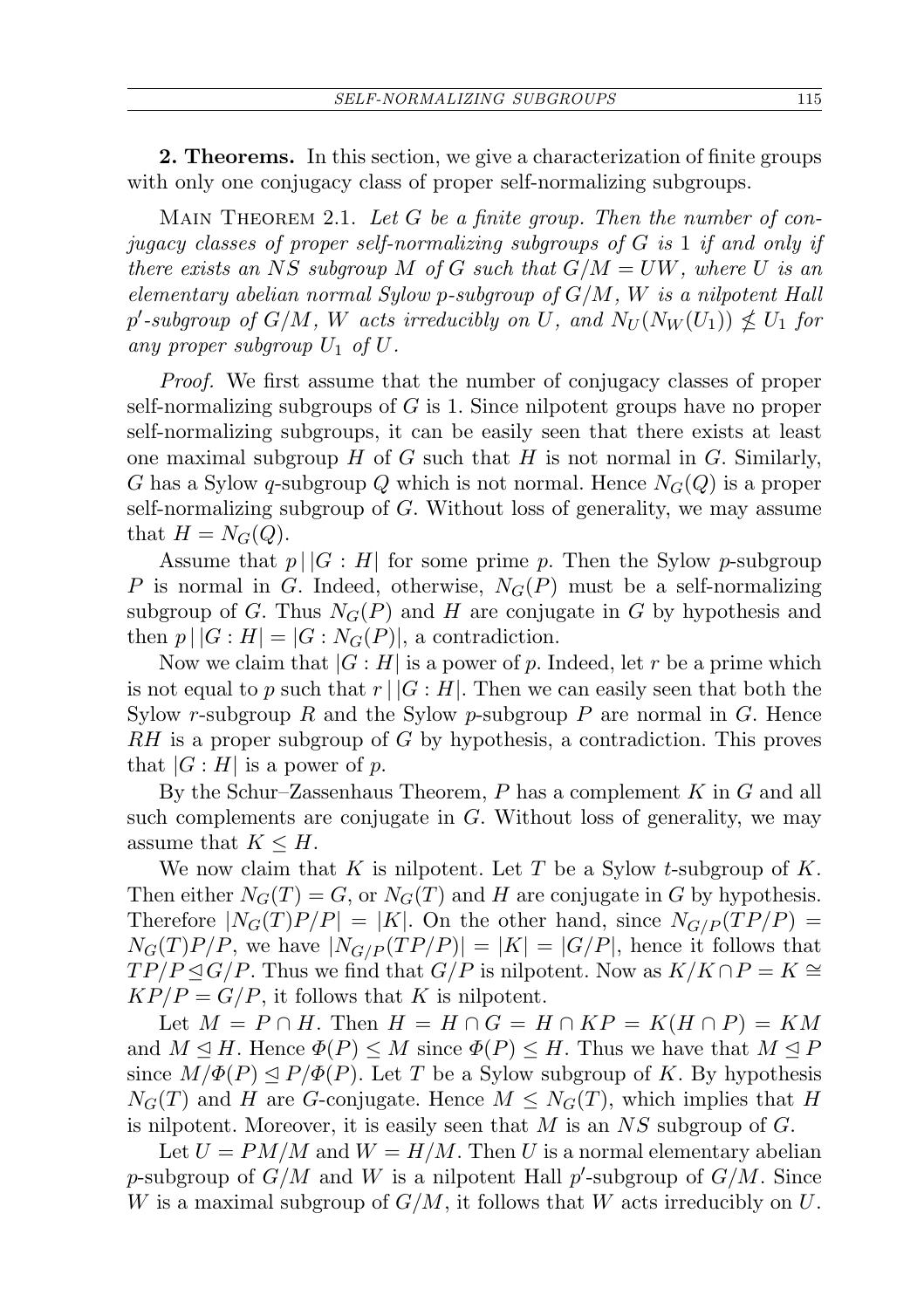Let  $U_1$  be any proper subgroup of U, and  $W_1 = N_W(U_1)$ ,  $G_1 = U_1W_1$ . Then  $G_1$  is a proper subgroup of  $G/M$ , and  $G_1$  and W are not conjugate in  $G/M$ . By Corollary [1.4](#page-1-0) and the hypothesis,  $G_1$  is not self-normalizing in  $G/M$ . Therefore there exist  $u \in U$  and  $w \in W$  such that  $uw \notin G_1$ but  $G_1^{uw} = G_1$ . Since  $W_1 = N_W(U_1)$ , we see that  $U_1$  is the normal Sylow subgroup of  $G_1$  and hence  $U_1^{uw} = U_1$ . Therefore  $U_1^w = U_1$  since  $U_1$  is normal in U. It follows that  $w \in W_1$ . Thus we get  $u \notin U_1$ . On the other hand, since  $(U_1W_1)^u = U_1W_1$ , there is an  $u_1 \in U_1$  such that  $W_1^u = W_1^{u_1}$ , that is,  $W_1^{uu_1^{-1}} = W_1$ . Hence  $uu_1^{-1} \in N_U(W_1)$ , but  $uu_1^{-1} \notin U_1$ . This implies that  $N_U(N_W(U_1)) \nleq U_1.$ 

Conversely, since  $W$  acts irreducibly on  $U$ , it follows that  $W$  is a maximal subgroup of  $G/M$  which is not normal in  $G/M$ . Hence, W is self-normalizing in  $G/M$ . Thus to complete the proof, we only need to show that  $G_1$  is not self-normalizing in  $G/M$  as soon as  $|G_1| \neq |W|$ , for any proper subgroup  $G_1$  of  $G/M$ . Let  $G_1 = U_1W_1$ , where  $U_1$  is a Sylow p-subgroup of  $G_1$ , and  $W_1$  is a Hall p'-subgroup of  $G_1$ . Then by the Schur-Zassenhaus Theorem, some conjugates of  $W_1$  are contained in W. Hence we may assume that  $U_1 \leq U$  and  $W_1 \leq W$ . If  $U_1 = 1$ , then we can easily see that our claim holds since W is nilpotent. If  $U_1 = U$ , then the claim follows from the nilpotency of W. For the case  $1 < U_1 < U$ , let  $W_2 = N_W(U_1)$ . If  $W_1 < W_2$ , then  $G_1/U_1 \leq U_1 W_2/U_1 \cong W_2 \leq W$ . Thus  $G_1$  is not self-normalizing in  $G/M$ , as expected. If  $W_1 = W_2$ , then there exists  $u \in U \setminus U_1$  satisfying  $W_1^u = W_1$ . Thus  $u \in N_{G/M}(G_1)$ , which means  $G_1$  is not self-normalizing in  $G/M$ .

Let  $G$  be a group as in Theorem [2.1.](#page-2-0) By Lemma [1.2](#page-1-1) and Theorem [2.1,](#page-2-0) we have  $C_{G/Z_{\infty}(G)}(U) = U$  and hence  $W \cong N_{G/Z_{\infty}(G)}(U)/C_{G/Z_{\infty}(G)}(U)$  $\leq$  Aut(U). Thus we get the following corollary.

<span id="page-3-0"></span>COROLLARY 2.2. Let  $G$  be a finite group. Then the number of conjugacy classes of proper self-normalizing subgroups of G is 1 if and only if  $G/Z_{\infty}(G) = UW$ , where U is an elementary abelian normal Sylow psubgroup of  $G/Z_{\infty}(G)$ , W is a nilpotent Hall p'-subgroup of  $G/Z_{\infty}(G)$ , W acts irreducibly on  $U, W \leq \text{Aut}(U)$ , and  $N_U(N_W(U_1)) \nleq U_1$  for any proper subgroup  $U_1$  of  $U$ . In addition, in this case, the number of proper self-normalizing subgroups of G is equal to the order of U.

It is easy to see that the number of subgroups conjugate to any proper self-normalizing subgroup cannot be two. Hence if G contains just three or four or five proper self-normalizing subgroups, then those subgroups must be conjugate in G. Now Corollary [2.2](#page-3-0) implies the following corollaries.

COROLLARY 2.3. There is no group which contains exactly two proper self-normalizing subgroups.